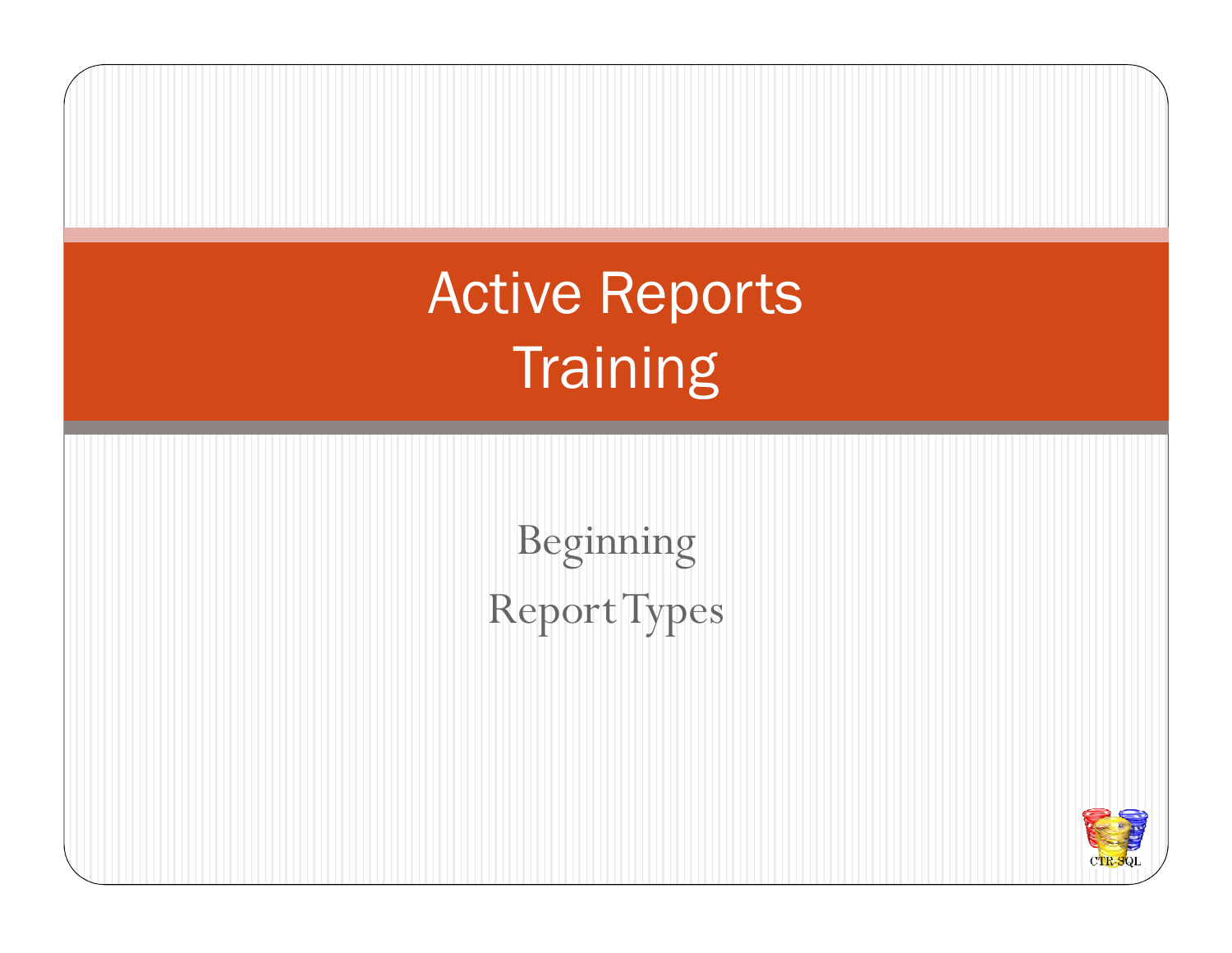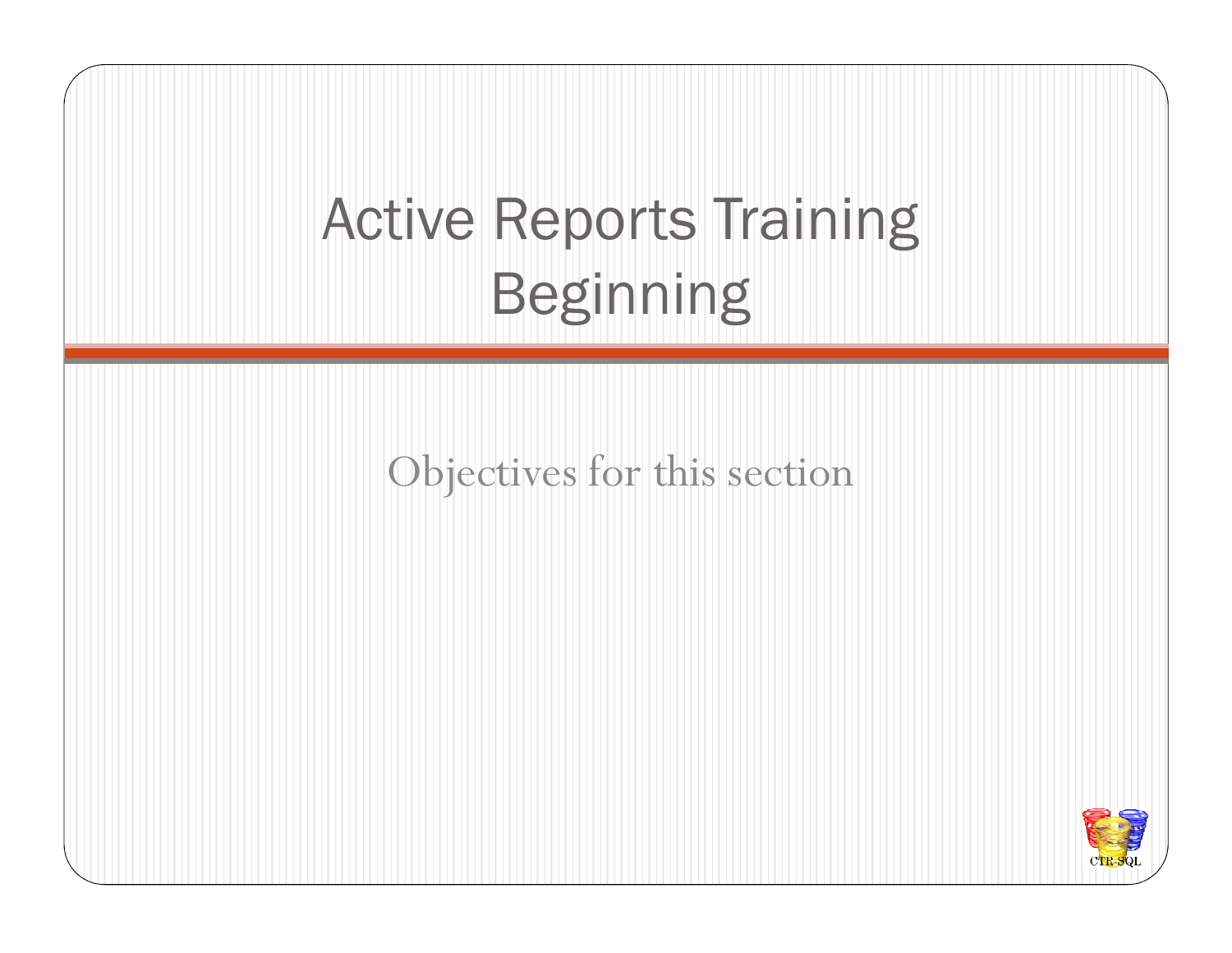#### Objectives for this session

- What defines a report
- Understanding different reporting types
	- Listing report
	- Detail report
	- Master/Detail report

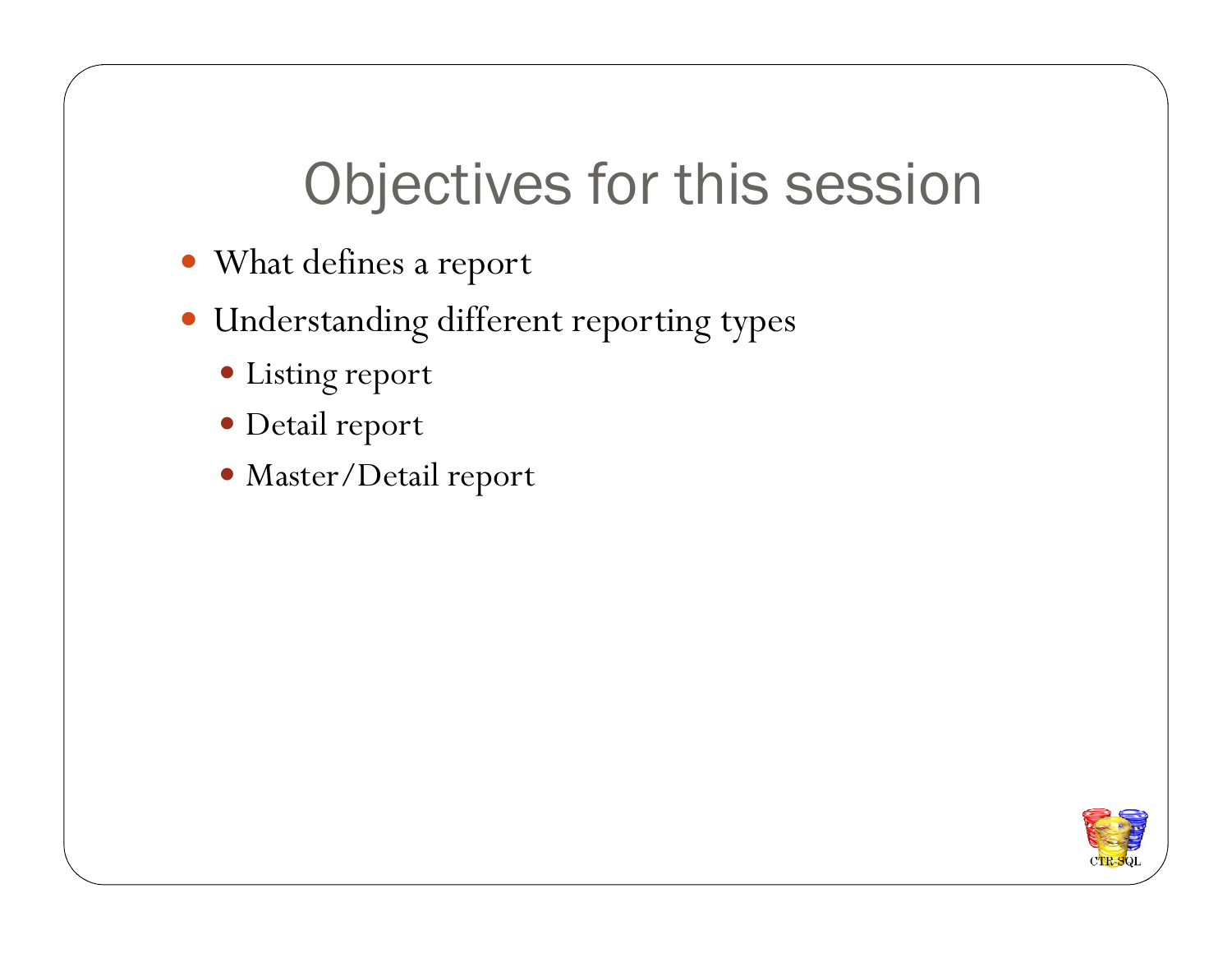#### Reasons for a Report

The reports can help you quickly assess the status of <sup>a</sup> project, the quality of the service being given, and the progress toward project completion. Reports allow users see data and<br>cummorize and vieuglize metrics. For summarize and visualize metrics. For example, reports can tell you how your team is doing toward the goals from week-to-week, based on their actual activities.

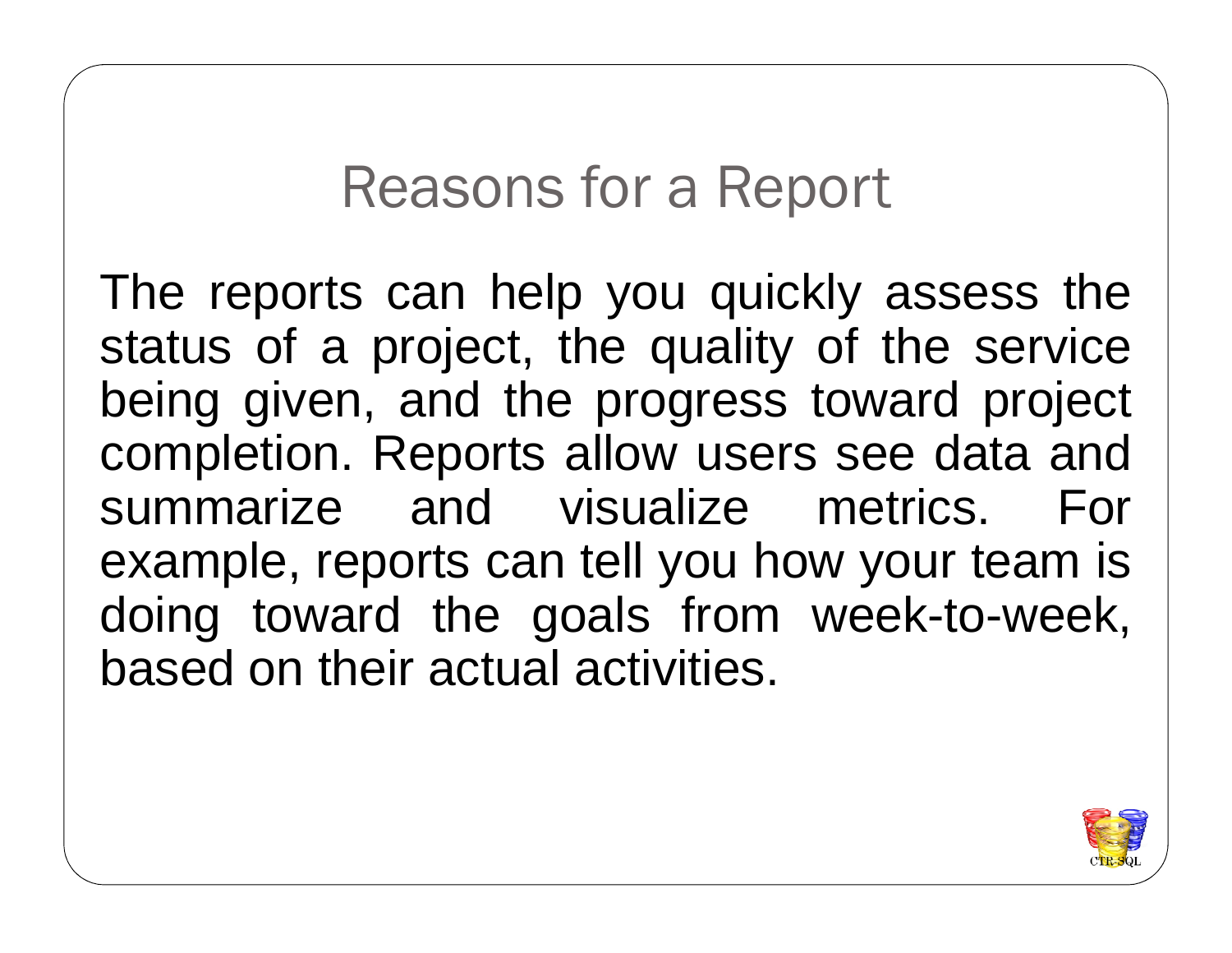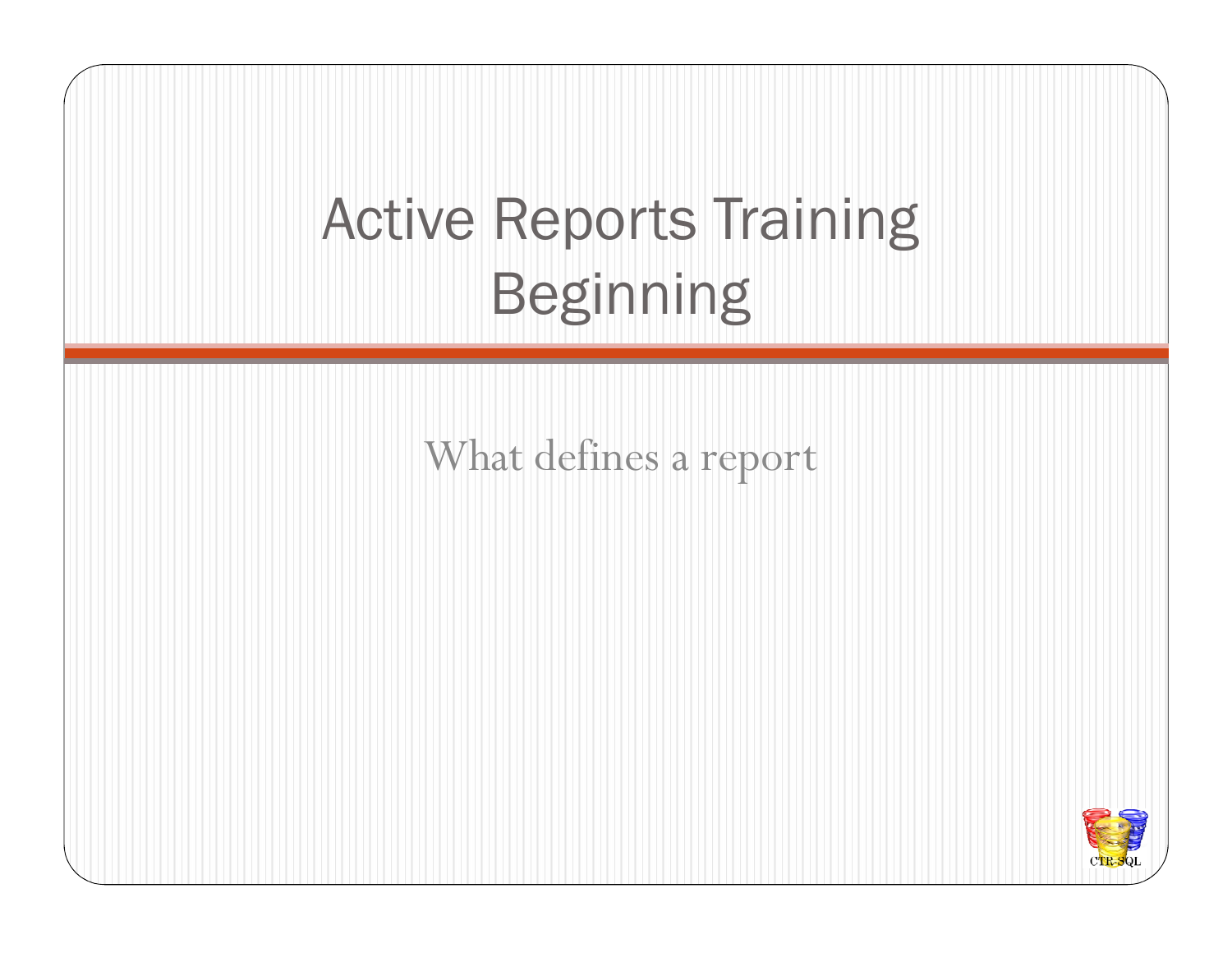## What are the Components of a Report

- Data Model Objects
	- Queries, Groups, Columns, Tables, Parameters
- Layout Objects
	- Label, Textbox, RichTextBox, Shape, Picture, line, ReportInfo, ...
- Enhance Reports with Code
	- C# scripting

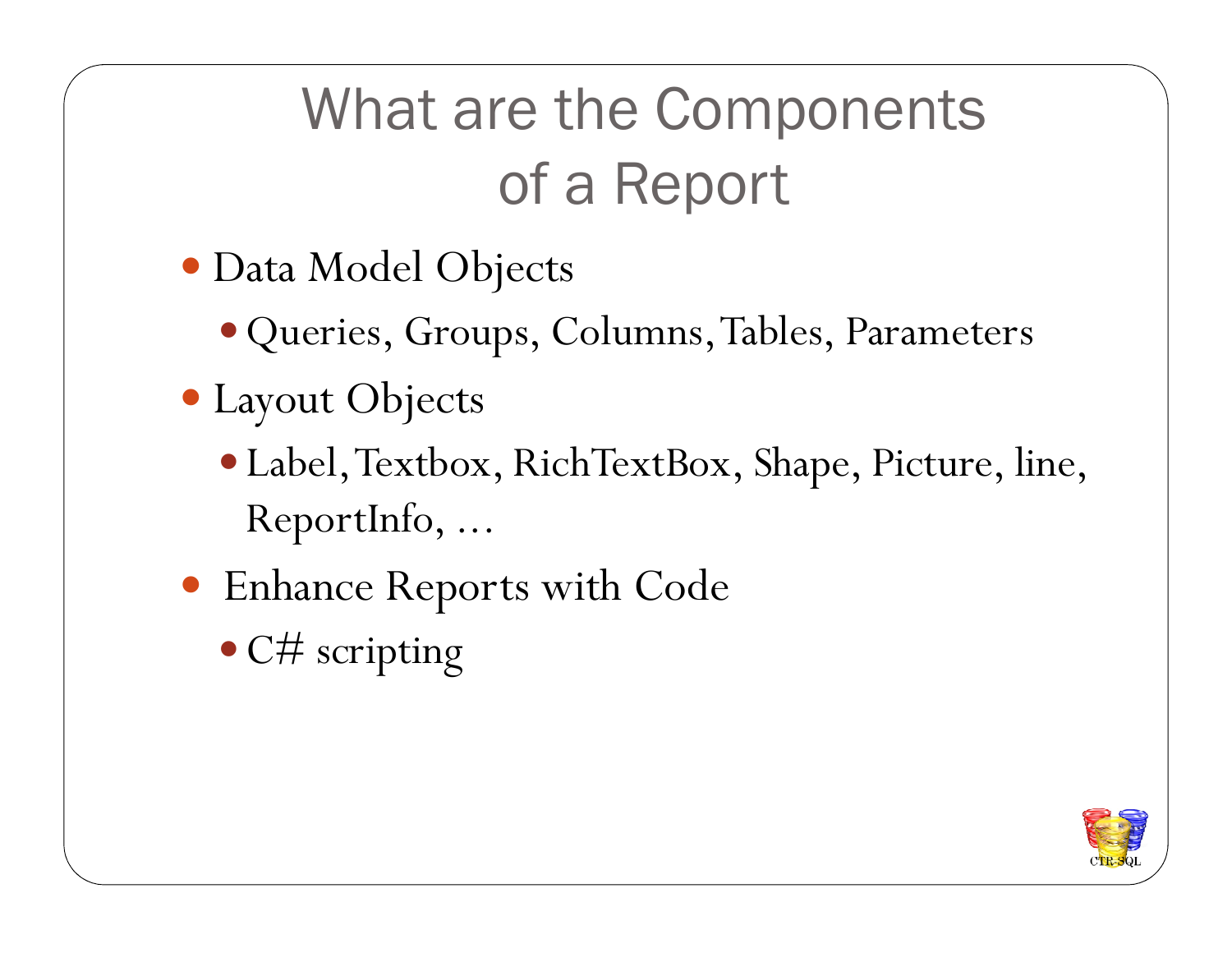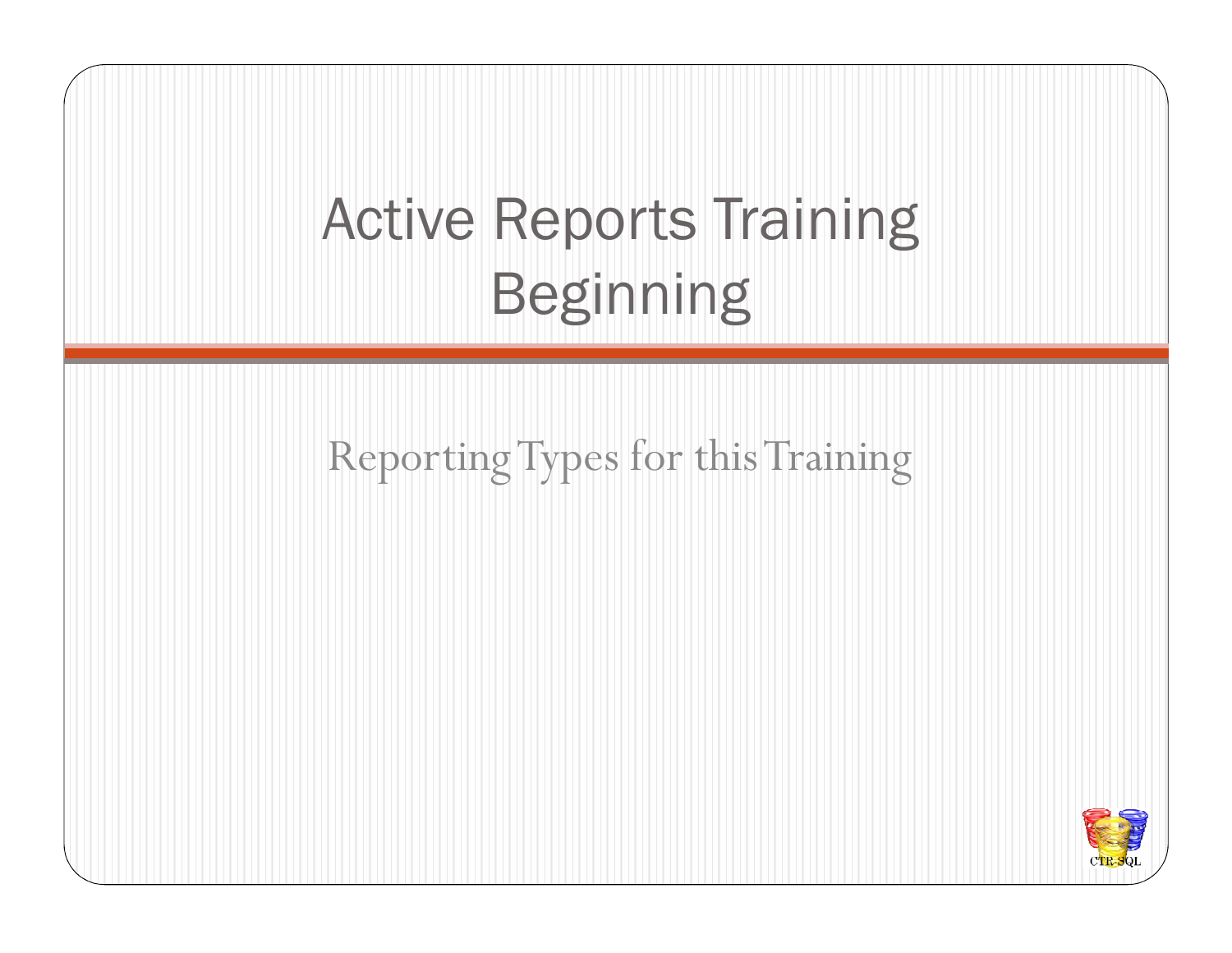#### Listing Type Reports

List-type reports such as customer addresses, lists of services and lists of providers are vitally important in running the daily operations of abusiness. So it is vital that you be able to write your own when youneed them.

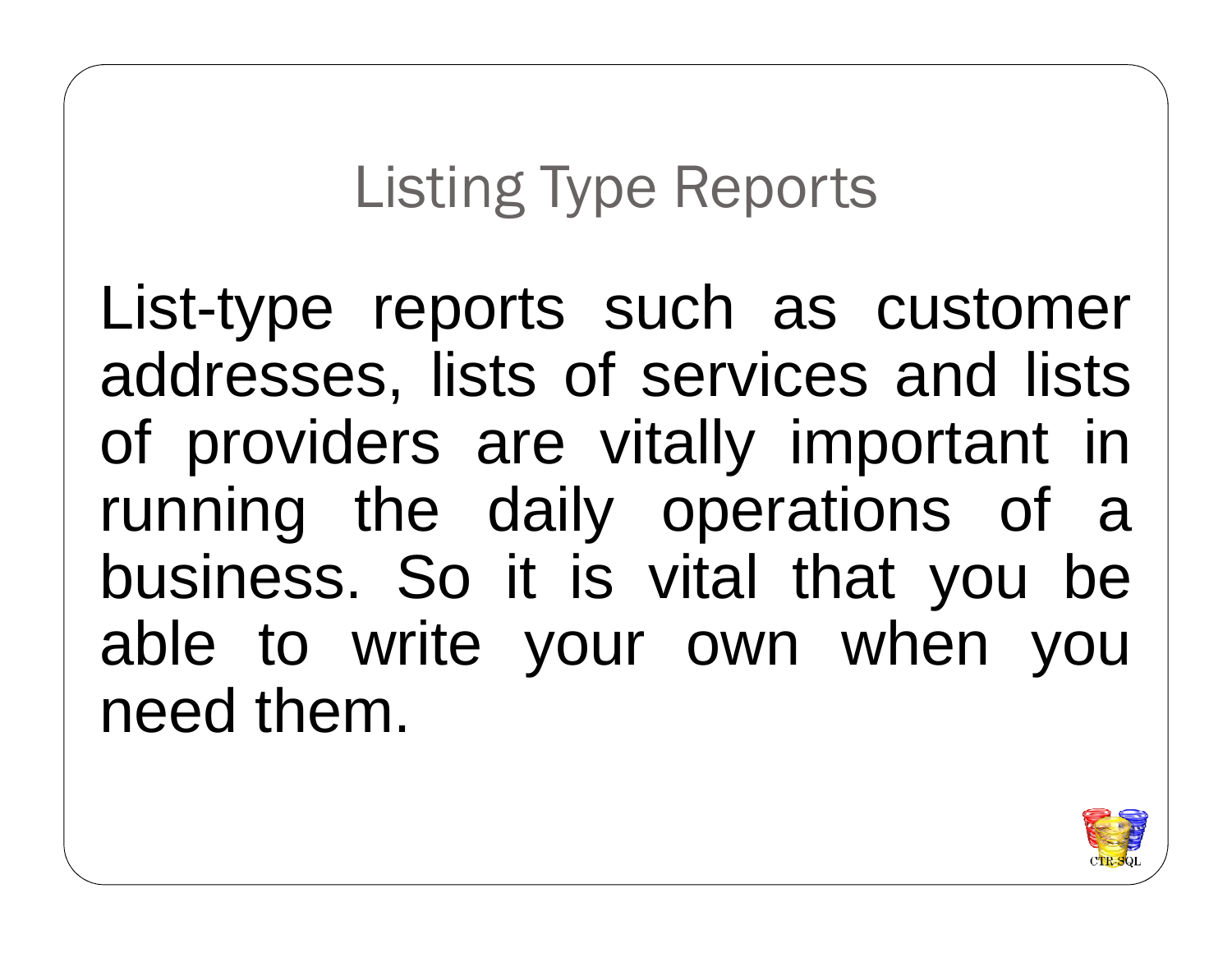#### Listing Type Report Example



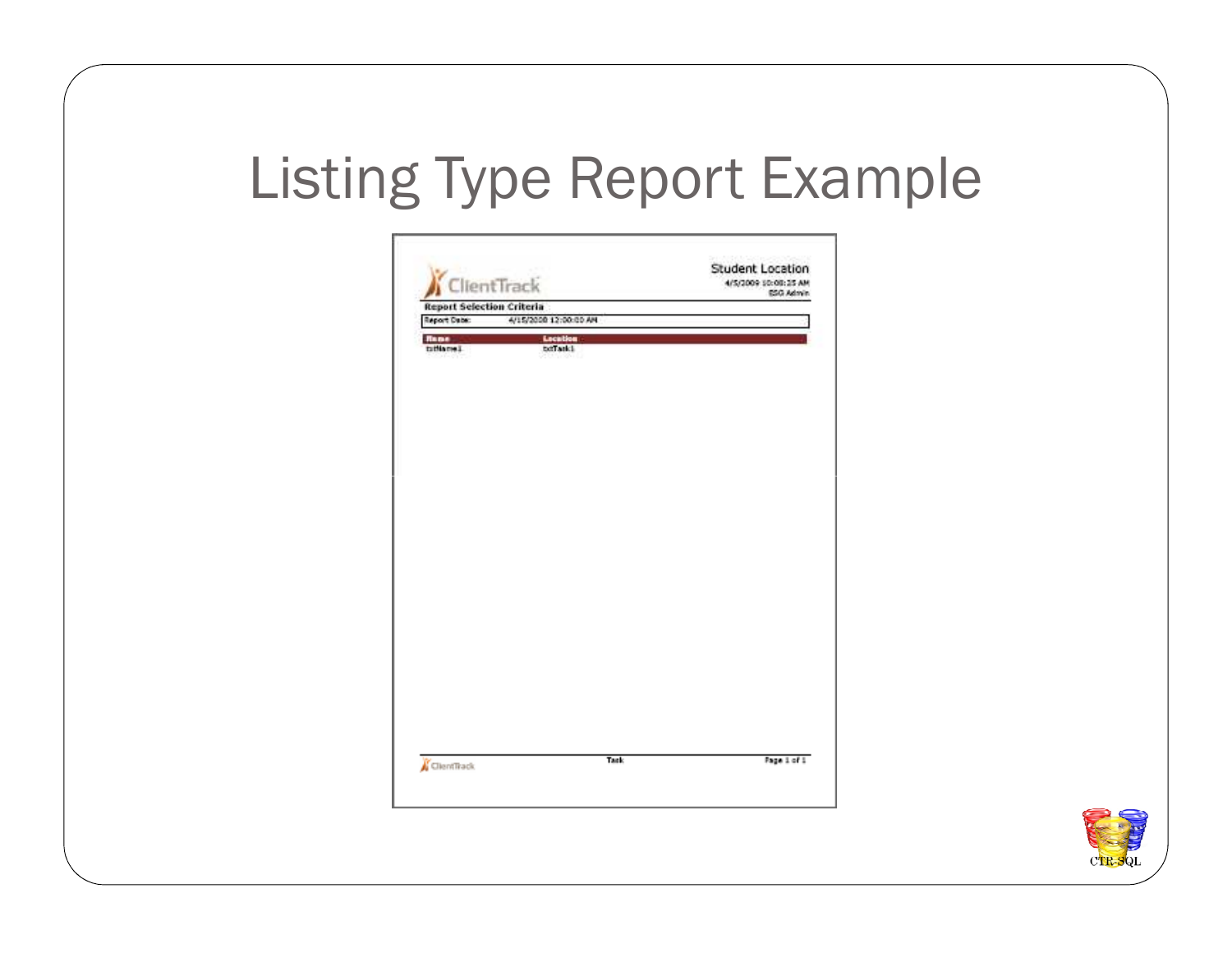#### Detail Type Report

Detail-type reports such as <sup>a</sup> specific customer data, intricate informationon a service or provider are vitally important pieces of information for the business or client.

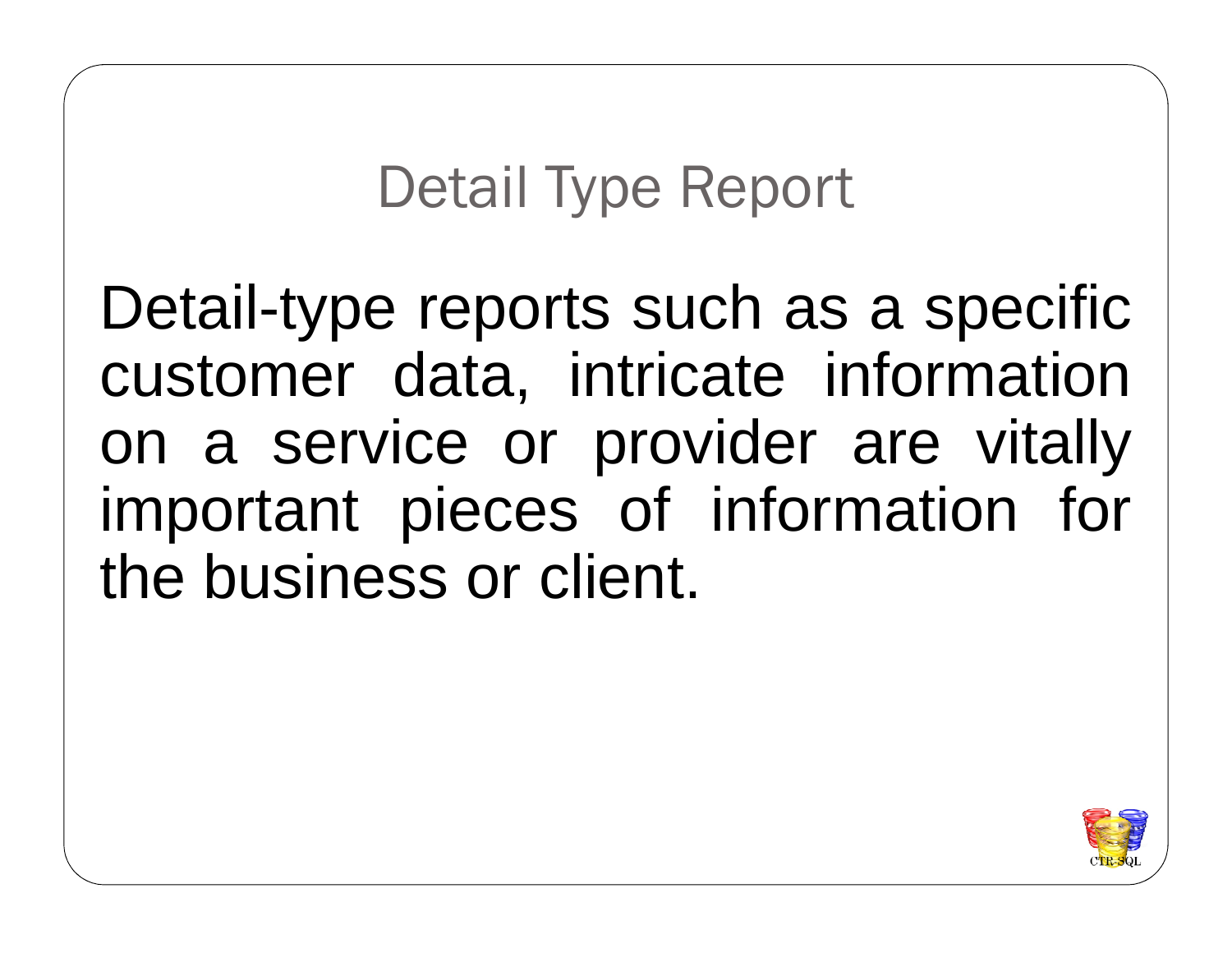#### Detail Example

| Department of Veterans                                                                                                                                                                                                                                                                                                                                                                                                                                                                                                                                                                                                                                                                                                                                                    |                      |             |                   |         | она дррества по-<br>2900-0075 Respondent |
|---------------------------------------------------------------------------------------------------------------------------------------------------------------------------------------------------------------------------------------------------------------------------------------------------------------------------------------------------------------------------------------------------------------------------------------------------------------------------------------------------------------------------------------------------------------------------------------------------------------------------------------------------------------------------------------------------------------------------------------------------------------------------|----------------------|-------------|-------------------|---------|------------------------------------------|
|                                                                                                                                                                                                                                                                                                                                                                                                                                                                                                                                                                                                                                                                                                                                                                           | STATEMENT IN SUPPORT |             |                   | ΠF.     | CLATM                                    |
| PRIVACY ACT INFORMATION: The law authorizes us to request the information we are asking you to provide on this form (38 U.S.C. 501(a) and (b)).<br>The responses you submit are considered confidential (38 U.S.C. 5701). They may be disclosed outside the Department of Votrosna Affairs (VA) only if the<br>disclosure is authorized under the Privacy Act, including the routine uses identified in the VA system of recoda, 58VA21/22, Competention, Pension,<br>Education and Rahabilitation Records - VA, published in the Federal Register. The requested information is considered relevant and necessary o determine<br>naimum benefits under the law. Information submitted is subject to verification through computer matching programs with other agencies. |                      |             |                   |         |                                          |
| RESPONDENT BURDEN: VA may not conduct or sponsor, and respondent is not required to respond to this collection of information unless it displays a<br>valid CMB Control Number. Public reporting burden for this collection of information is estimated to average 15 minutes per response, including the time<br>for reviewing instructions, searching existing data sources, gathering and maintaining the data meckel, and completing and reviewing the collection of<br>information. If you have comments regarding this burden estimate or any other aspect of this collection of information, call 1-800-827-1000 for mailing<br>information on where to send your comments.                                                                                        |                      |             |                   |         |                                          |
| FIRST NAME - MIDDLE NAME - LAST NAME OF<br>(Type or print)                                                                                                                                                                                                                                                                                                                                                                                                                                                                                                                                                                                                                                                                                                                | SOCIAL SECURITY NO.  |             | VA FILE NO.       |         |                                          |
| UPTERNE brown                                                                                                                                                                                                                                                                                                                                                                                                                                                                                                                                                                                                                                                                                                                                                             |                      | 445-65-4654 | C/CSS             |         |                                          |
| The following statement is made in connection with a claim for benefits in the case<br>di informazione di controle<br>an account of the control of the con-                                                                                                                                                                                                                                                                                                                                                                                                                                                                                                                                                                                                               |                      |             |                   |         |                                          |
| brown, charlie                                                                                                                                                                                                                                                                                                                                                                                                                                                                                                                                                                                                                                                                                                                                                            |                      |             |                   |         |                                          |
| 445-65-4654                                                                                                                                                                                                                                                                                                                                                                                                                                                                                                                                                                                                                                                                                                                                                               |                      |             |                   |         |                                          |
| 03/14/2009                                                                                                                                                                                                                                                                                                                                                                                                                                                                                                                                                                                                                                                                                                                                                                |                      |             |                   |         |                                          |
| vhyhbliblhlihnlkinkn.lhnlkhnlinlkin                                                                                                                                                                                                                                                                                                                                                                                                                                                                                                                                                                                                                                                                                                                                       |                      |             |                   |         |                                          |
|                                                                                                                                                                                                                                                                                                                                                                                                                                                                                                                                                                                                                                                                                                                                                                           |                      |             |                   |         |                                          |
|                                                                                                                                                                                                                                                                                                                                                                                                                                                                                                                                                                                                                                                                                                                                                                           |                      |             |                   |         |                                          |
|                                                                                                                                                                                                                                                                                                                                                                                                                                                                                                                                                                                                                                                                                                                                                                           |                      |             |                   |         |                                          |
|                                                                                                                                                                                                                                                                                                                                                                                                                                                                                                                                                                                                                                                                                                                                                                           |                      |             |                   |         |                                          |
|                                                                                                                                                                                                                                                                                                                                                                                                                                                                                                                                                                                                                                                                                                                                                                           |                      |             |                   |         |                                          |
|                                                                                                                                                                                                                                                                                                                                                                                                                                                                                                                                                                                                                                                                                                                                                                           |                      |             |                   |         |                                          |
|                                                                                                                                                                                                                                                                                                                                                                                                                                                                                                                                                                                                                                                                                                                                                                           |                      |             |                   |         |                                          |
|                                                                                                                                                                                                                                                                                                                                                                                                                                                                                                                                                                                                                                                                                                                                                                           |                      |             |                   |         |                                          |
|                                                                                                                                                                                                                                                                                                                                                                                                                                                                                                                                                                                                                                                                                                                                                                           |                      |             |                   |         |                                          |
|                                                                                                                                                                                                                                                                                                                                                                                                                                                                                                                                                                                                                                                                                                                                                                           |                      |             |                   |         |                                          |
|                                                                                                                                                                                                                                                                                                                                                                                                                                                                                                                                                                                                                                                                                                                                                                           |                      |             |                   |         |                                          |
|                                                                                                                                                                                                                                                                                                                                                                                                                                                                                                                                                                                                                                                                                                                                                                           |                      |             |                   |         |                                          |
|                                                                                                                                                                                                                                                                                                                                                                                                                                                                                                                                                                                                                                                                                                                                                                           |                      |             |                   |         |                                          |
|                                                                                                                                                                                                                                                                                                                                                                                                                                                                                                                                                                                                                                                                                                                                                                           |                      |             |                   |         |                                          |
|                                                                                                                                                                                                                                                                                                                                                                                                                                                                                                                                                                                                                                                                                                                                                                           |                      |             |                   |         |                                          |
|                                                                                                                                                                                                                                                                                                                                                                                                                                                                                                                                                                                                                                                                                                                                                                           |                      | DATE SIGNED |                   |         |                                          |
|                                                                                                                                                                                                                                                                                                                                                                                                                                                                                                                                                                                                                                                                                                                                                                           |                      |             |                   |         |                                          |
|                                                                                                                                                                                                                                                                                                                                                                                                                                                                                                                                                                                                                                                                                                                                                                           |                      |             | 03/14/2009        |         |                                          |
| SIGNATURE                                                                                                                                                                                                                                                                                                                                                                                                                                                                                                                                                                                                                                                                                                                                                                 |                      |             |                   |         |                                          |
| I CERTIFY THAT the statements on this form are true and correct to the best of my knowledge and belief.<br>ADDRESS<br>1 Main                                                                                                                                                                                                                                                                                                                                                                                                                                                                                                                                                                                                                                              |                      |             | TELEPHONE NUMBERS |         |                                          |
| Houston, TX 77054                                                                                                                                                                                                                                                                                                                                                                                                                                                                                                                                                                                                                                                                                                                                                         |                      | DAYTIME     |                   | EVENING |                                          |
| PENALTY: The law provides severe penalties which include fine or imprisonment, or both, for the willful                                                                                                                                                                                                                                                                                                                                                                                                                                                                                                                                                                                                                                                                   |                      |             |                   |         |                                          |

VA FORM 21-4138<br>JUN 2000

EXISTING STOCKS OF VA FORM<br>21-4138, APR 1994, WILL BE USED

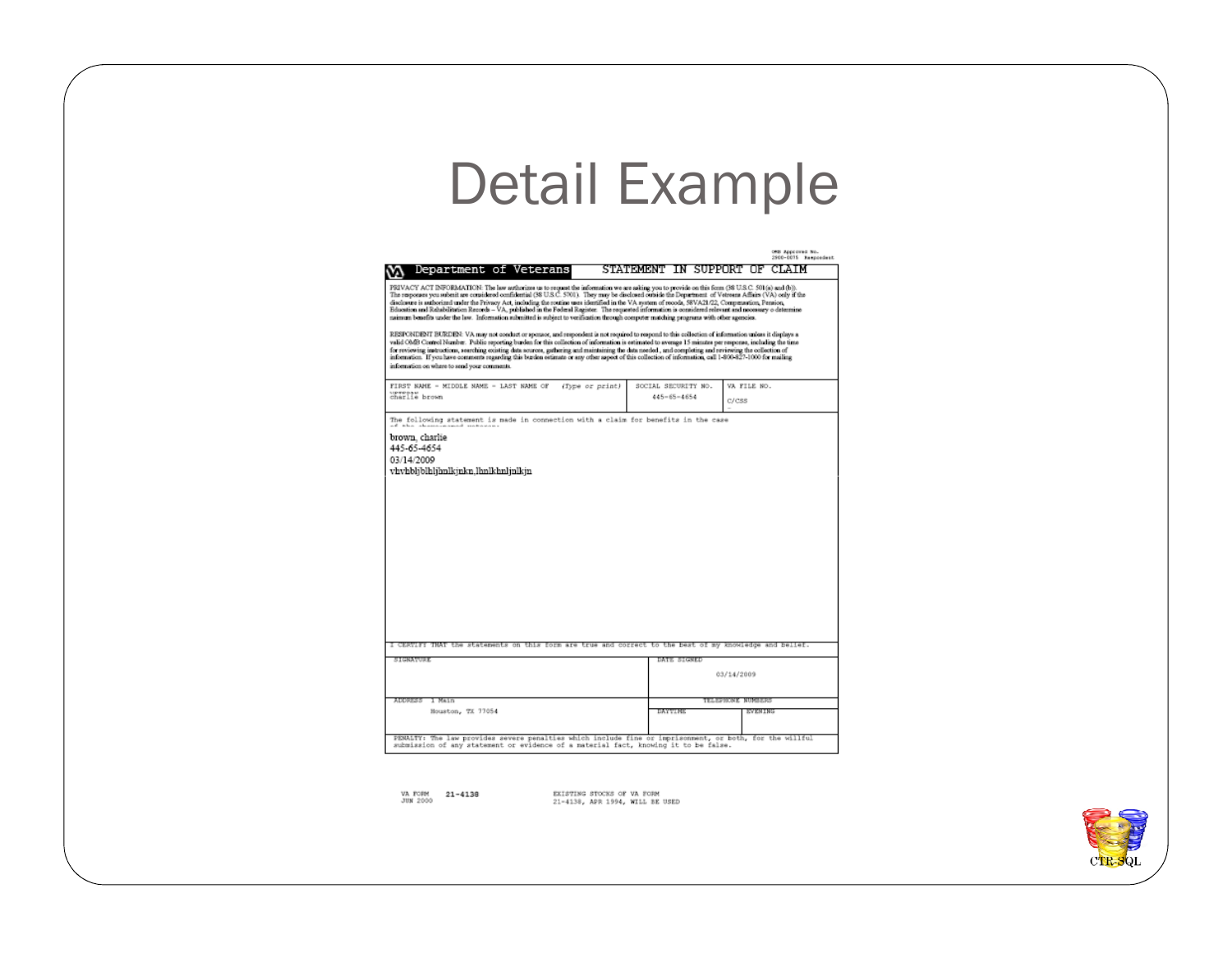#### Master/Detail Type Report

This style of report is usually used to display data in <sup>a</sup> hierarchical view. Reports such as a customer to services data, Provider to services or Provider to Clients listings areaexamples of these types of reports.

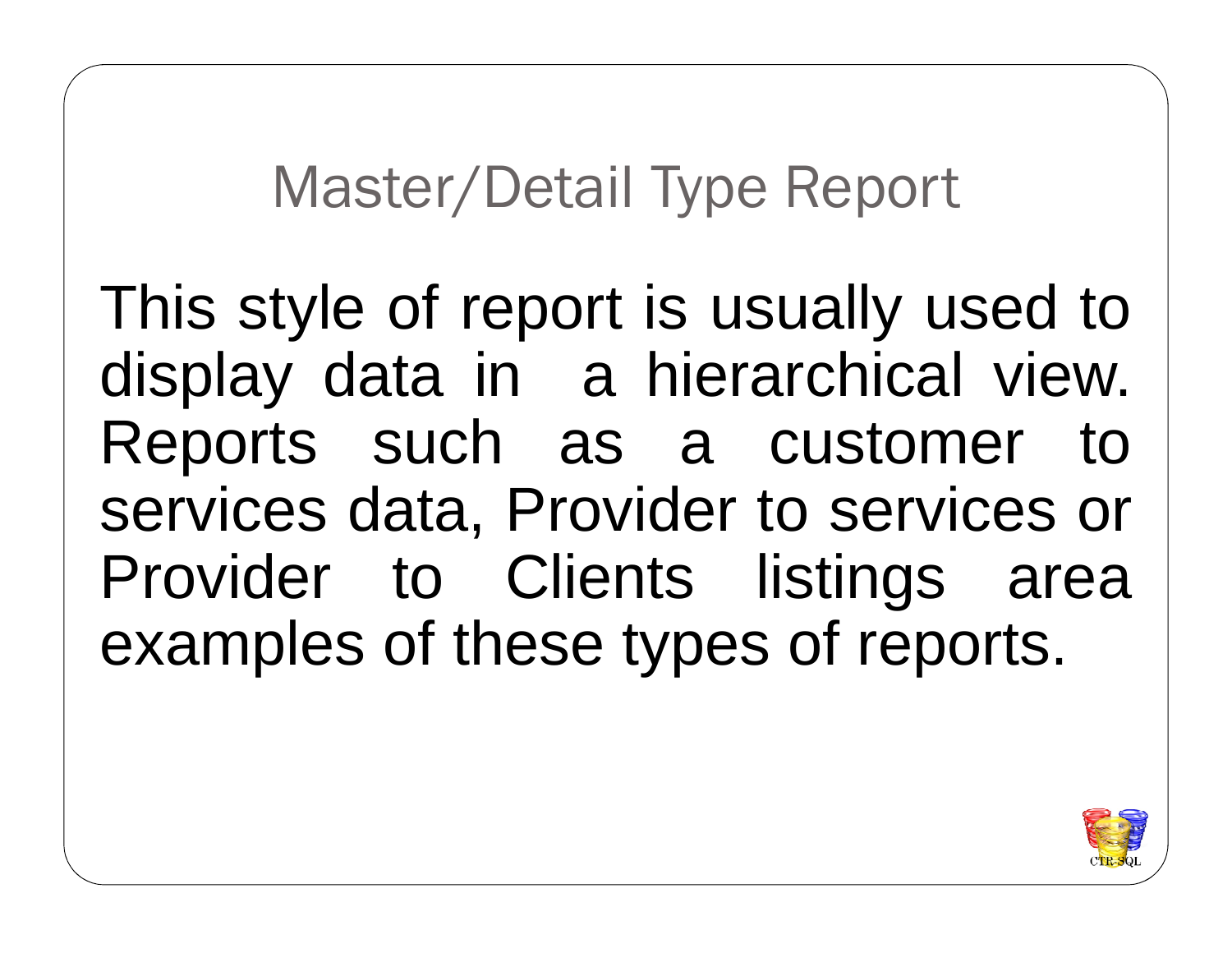# Master/Detail Example

#### Request For Payment

This Form is used for claims for payment for any goods or services that do not require by law Purchasing Department assistance.

|               |          | means secharase are betAssess suspines can sumply to mand assessments accurate                                                                                                                                                                                                                          |                                      |                  |                                                                                                                                                                                                                                |        |             |
|---------------|----------|---------------------------------------------------------------------------------------------------------------------------------------------------------------------------------------------------------------------------------------------------------------------------------------------------------|--------------------------------------|------------------|--------------------------------------------------------------------------------------------------------------------------------------------------------------------------------------------------------------------------------|--------|-------------|
| Payable to:   |          | <b>HC-CSD Social Services</b>                                                                                                                                                                                                                                                                           |                                      | Date: 04/05/2009 |                                                                                                                                                                                                                                |        |             |
|               |          | PEID# 740694415(R9)                                                                                                                                                                                                                                                                                     | Department:                          |                  |                                                                                                                                                                                                                                |        |             |
| Address:      |          |                                                                                                                                                                                                                                                                                                         | <b>Division:</b>                     |                  |                                                                                                                                                                                                                                |        |             |
|               |          |                                                                                                                                                                                                                                                                                                         | Commissioner's<br>Court Approval     |                  | Date: http://www.com/communications/communications/communications/communications/communications/communications/communications/communications/communications/communications/communications/communications/communications/commun |        |             |
|               |          |                                                                                                                                                                                                                                                                                                         |                                      |                  | Account Coding                                                                                                                                                                                                                 |        |             |
| Invoice       |          |                                                                                                                                                                                                                                                                                                         | <b>GAL Codes</b><br>Job Ledger Codes |                  |                                                                                                                                                                                                                                |        |             |
| Number        | Quantity | Description                                                                                                                                                                                                                                                                                             | <b>Org Key</b>                       | Object           | JL Key                                                                                                                                                                                                                         | Object | Amount      |
|               |          | Reliant Care - 2006                                                                                                                                                                                                                                                                                     |                                      |                  |                                                                                                                                                                                                                                |        |             |
|               |          | Mar 01, 2009 - Apr 05, 2009                                                                                                                                                                                                                                                                             |                                      |                  |                                                                                                                                                                                                                                |        |             |
|               |          |                                                                                                                                                                                                                                                                                                         |                                      |                  |                                                                                                                                                                                                                                |        |             |
|               |          | Minus Cancelled Check 5005                                                                                                                                                                                                                                                                              | 22828002                             | 691600           |                                                                                                                                                                                                                                |        | $-8300.00$  |
|               |          |                                                                                                                                                                                                                                                                                                         |                                      |                  |                                                                                                                                                                                                                                |        |             |
|               |          |                                                                                                                                                                                                                                                                                                         |                                      |                  |                                                                                                                                                                                                                                |        |             |
|               |          |                                                                                                                                                                                                                                                                                                         |                                      |                  |                                                                                                                                                                                                                                |        |             |
|               |          |                                                                                                                                                                                                                                                                                                         |                                      |                  |                                                                                                                                                                                                                                |        |             |
|               |          |                                                                                                                                                                                                                                                                                                         |                                      |                  |                                                                                                                                                                                                                                |        |             |
|               |          |                                                                                                                                                                                                                                                                                                         |                                      |                  |                                                                                                                                                                                                                                |        |             |
|               |          |                                                                                                                                                                                                                                                                                                         |                                      |                  |                                                                                                                                                                                                                                |        |             |
|               |          |                                                                                                                                                                                                                                                                                                         |                                      |                  |                                                                                                                                                                                                                                |        |             |
|               |          |                                                                                                                                                                                                                                                                                                         |                                      |                  |                                                                                                                                                                                                                                |        |             |
|               |          |                                                                                                                                                                                                                                                                                                         |                                      |                  |                                                                                                                                                                                                                                |        |             |
|               |          |                                                                                                                                                                                                                                                                                                         |                                      |                  |                                                                                                                                                                                                                                |        | $-$300.00$  |
|               |          | I certify that this claim is true and correct, that the supplies, materials, and services herein enumerated and for which<br>payment is requested are necessary to the public business, and that I approve these items for payment and that no<br>payment for these items has been previously requested |                                      |                  |                                                                                                                                                                                                                                |        |             |
|               |          | <b>Approved for Payment</b>                                                                                                                                                                                                                                                                             |                                      |                  |                                                                                                                                                                                                                                |        |             |
|               |          |                                                                                                                                                                                                                                                                                                         |                                      |                  |                                                                                                                                                                                                                                |        |             |
|               |          | Official                                                                                                                                                                                                                                                                                                |                                      |                  | Date                                                                                                                                                                                                                           |        |             |
|               |          |                                                                                                                                                                                                                                                                                                         |                                      |                  | 801-451-2885                                                                                                                                                                                                                   |        |             |
|               |          | Prepared By                                                                                                                                                                                                                                                                                             |                                      |                  | Telephane No.                                                                                                                                                                                                                  |        |             |
|               |          | For County Auditor's Use Only                                                                                                                                                                                                                                                                           |                                      |                  |                                                                                                                                                                                                                                |        |             |
| Processed By: |          |                                                                                                                                                                                                                                                                                                         | Batch No.                            |                  |                                                                                                                                                                                                                                |        | Batch Date: |
|               |          |                                                                                                                                                                                                                                                                                                         |                                      |                  |                                                                                                                                                                                                                                |        |             |

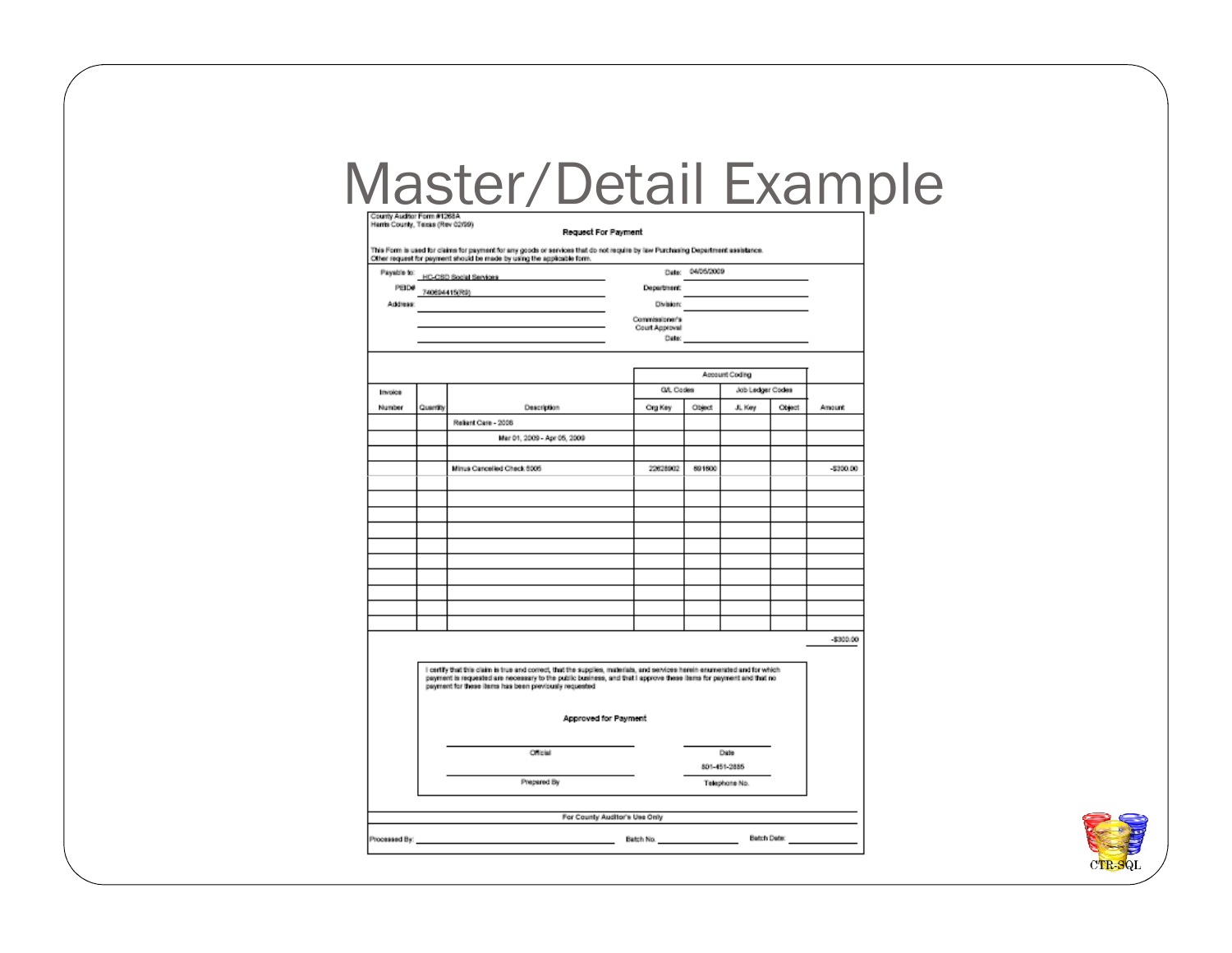### Summary of this session

- You should now understand the components of a repor t
- You should now be able to explain the following report types
	- Listing report
	- Detail report
	- Master/Detail report